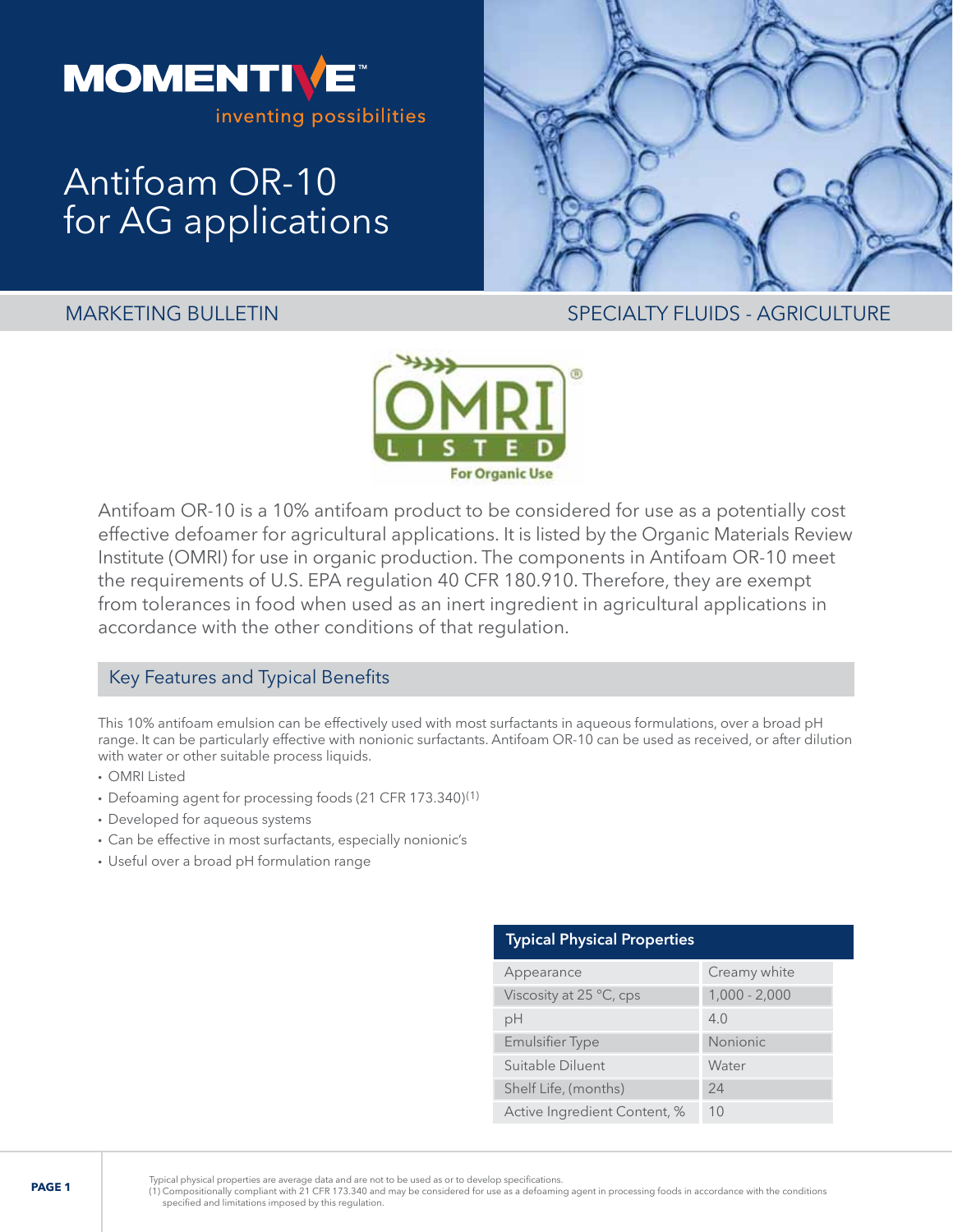#### Performance Data

Antifoam OR-10 has been shown to provide outstanding foam control in a typical organic Yucca Extract Wetter. The figure below illustrates effective foam knockdown and durability performance as measured with a standard shake test. Suggested starting concentration for Antifoam OR-10 is 100 ppm.



## Foam Control of Yucca Extract Wetter (0.125%) with Antifoam OR-10

#### Patent Status

Nothing contained herein shall be construed to imply the nonexistence of any relevant patents or to constitute the permission, inducement or recommendation to practice any invention covered by any patent, without authority from the owner of the patent.

#### Limitations

Customers must evaluate Momentive Performance Materials products and make their own determination as to fitness of use in their particular applications.

# Product Safety, Handling and Storage

Customers should review the latest Safety Data Sheet (SDS) and label for product safety information, safe handling instructions, personal protective equipment if necessary, emergency service contact information, and any special storage conditions required for safety. Momentive Performance Materials (MPM) maintains an around-the-clock emergency service for its products. SDS are available at www.momentive.com or, upon request, from any MPM representative.

For product storage and handling procedures to maintain the product quality within our stated specifications, please review Certificates of Analysis, which are available in the Order Center. Use of other materials in conjunction with MPM products (for example, primers) may require additional precautions. Please review and follow the safety information provided by the manufacturer of such other materials.

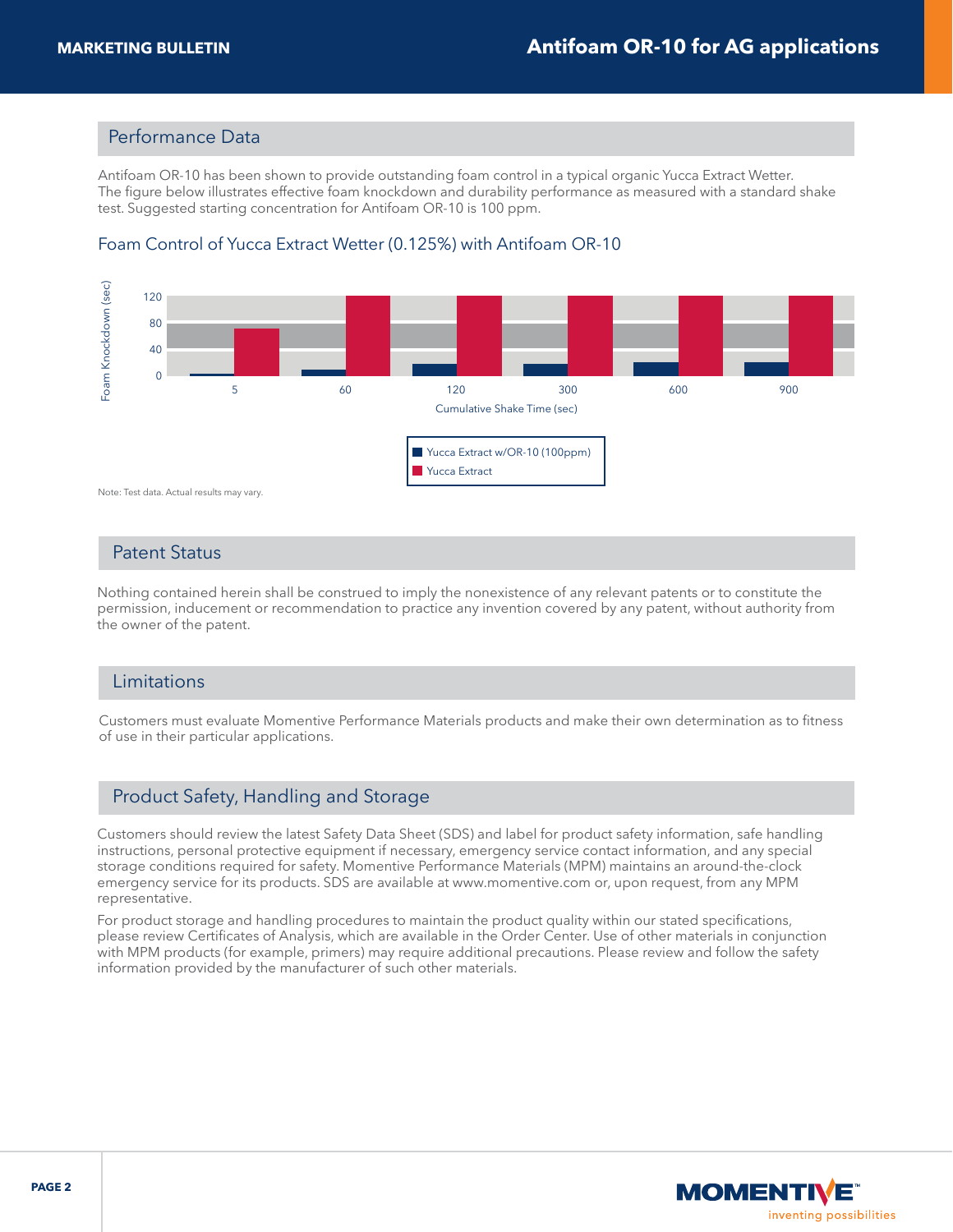## Customer Service Centers

#### **Worldwide**

4information@momentive.com T +1 614 986 2495 T +1 800 295 2392

#### **North America**

**Silicones**  T +1 800 332 3390 **Consumer Sealants/ Construction Sealants and Adhesives**  T +1 877 943 7325

#### **Latin America**

**South America**  T +55 11 4534 9650 **Mexico and Central America**  T +52 55 2169 7670

#### **Europe, Middle East, Africa and India**

T +00 800 4321 1000 T +40 21 3111848

#### **Pacific**

**China**  T +800 820 0202 T +86 21 3860 4892 **Japan**  T +0120 975 400 T +81 276 20 6182 **Korea** 

T +82 2 6201 4600 **Malaysia**  T +60 3 9206 1532